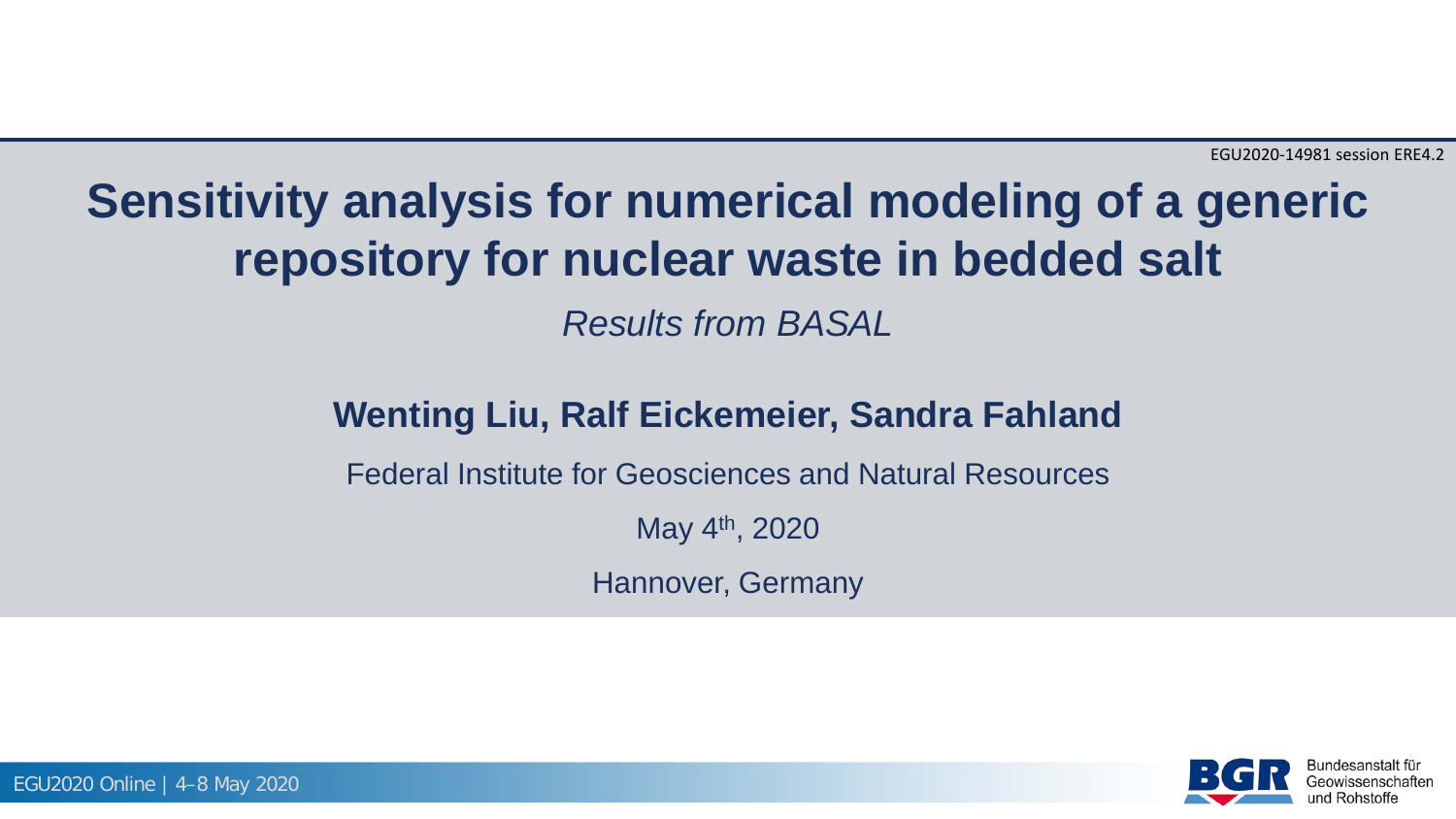

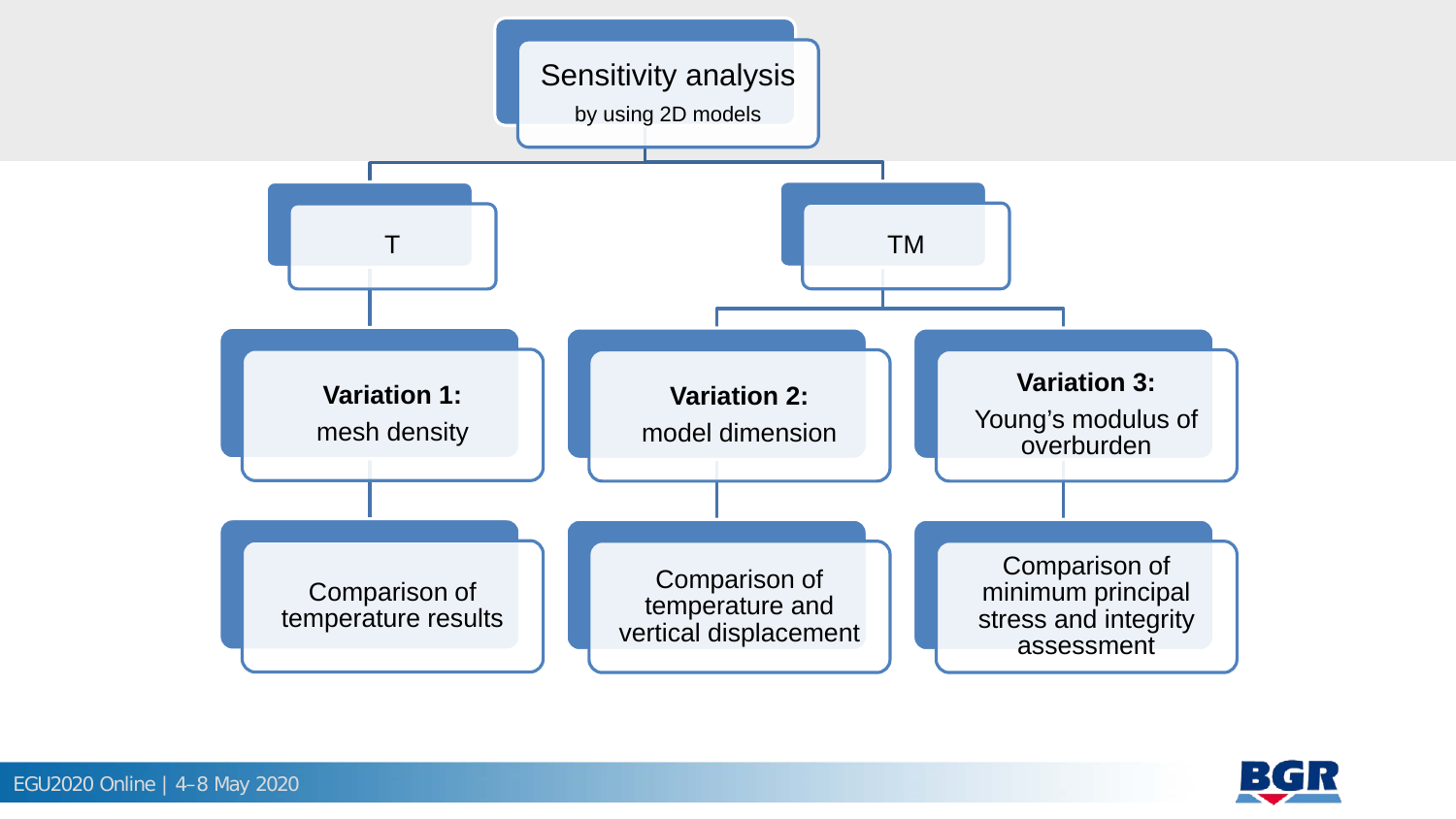

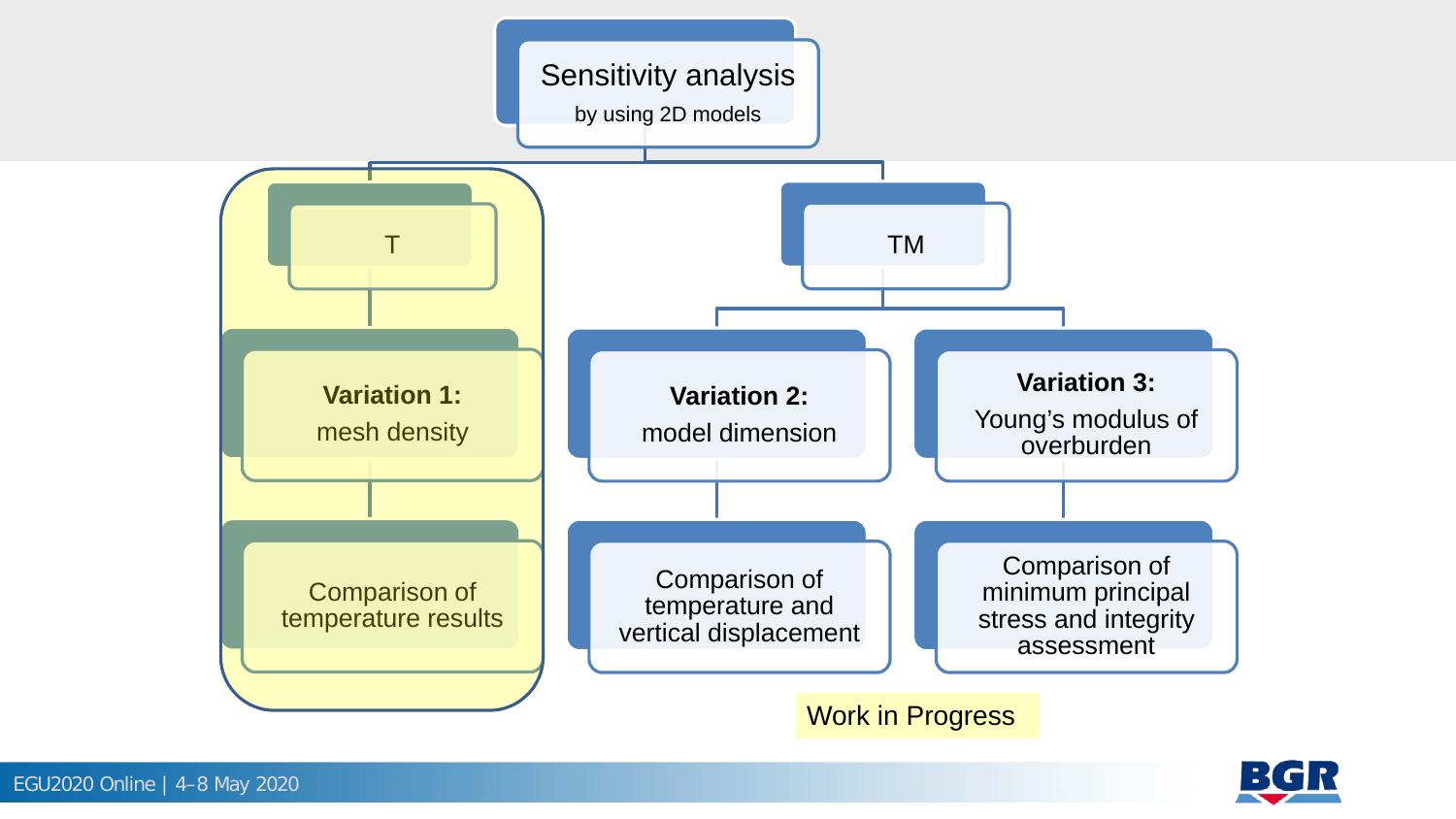## **Numerical Models: Variation of mesh density**



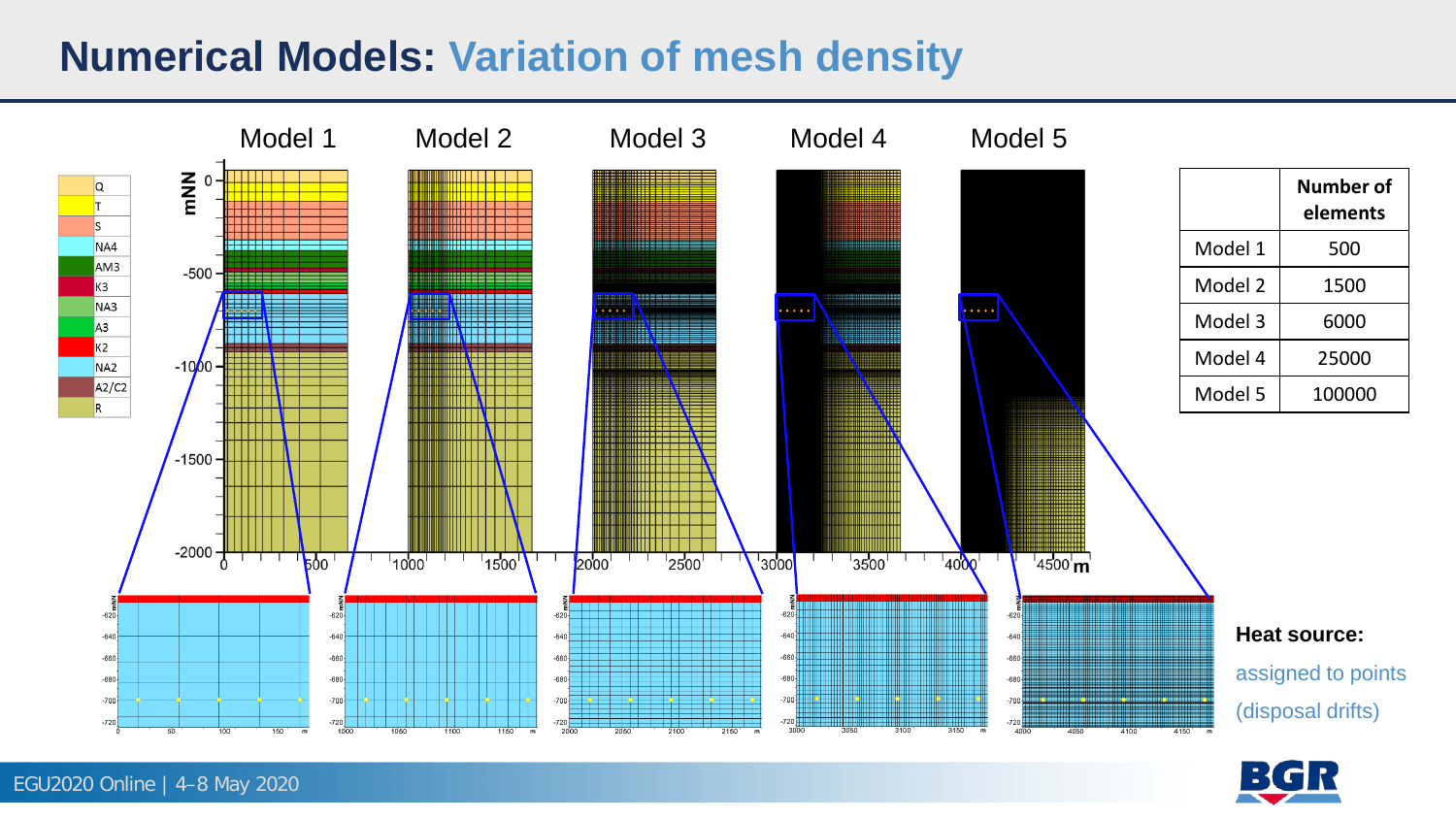### **Numerical Results: Comparison of Temperature Development**



A: disposal area center B: heat source (disposal drift) D: 90 m over point A E: top of salt G: 320 m under point A